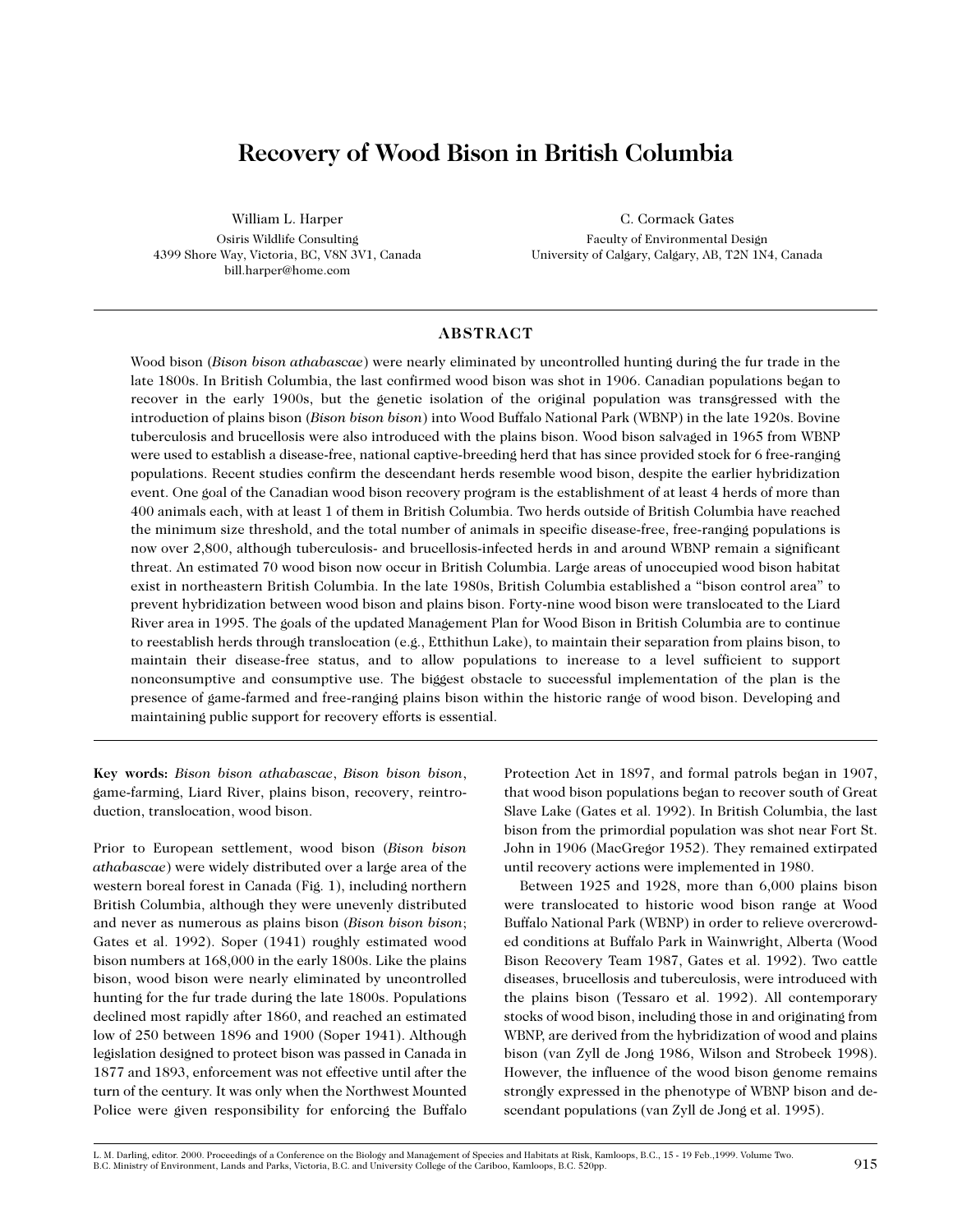

**Figure 1.** Historic distribution of bison in North America.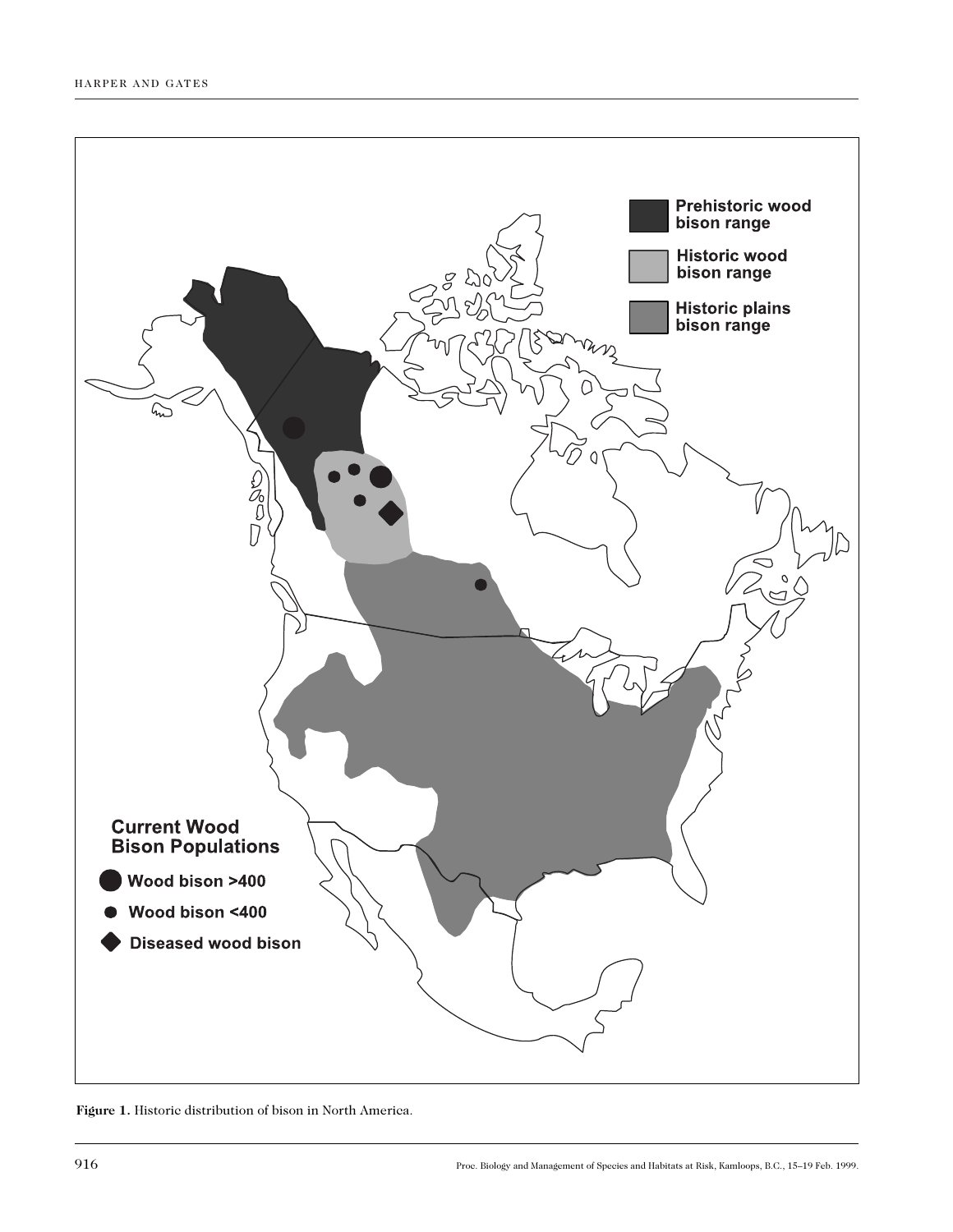Speculation starting in 1959 about the existence of an isolated northern population of pure wood bison (Banfield and Novakowski 1960) resulted in the capture and translocation of bison from the Nyarling River area of WBNP in 1963. Eighteen wood bison were successfully translocated to the Mackenzie Bison Sanctuary (MBS) near Fort Providence, Northwest Territories. A second translocation occurred in 1965, when 21 wood bison were moved to a fenced enclosure at Elk Island National Park (EINP) in central Alberta. Another salvage project was conducted during 1996–98, when 62 neonates were captured from the Slave River Lowlands in the Northwest Territories and transferred to a captive breeding facility in Fort Resolution (Gates et al. 1998).

In the mid 1970s, the Committee on the Status of Endangered Wildlife in Canada (COSEWIC) designated wood bison as Endangered, and a recovery program was established with representatives from federal, provincial, and territorial wildlife agencies and Parks Canada. Recovery efforts accelerated through the 1980s with the appointment of the Wood Bison Recovery Team (WBRT) and the down-listing of wood bison to Threatened (Wood Bison Recovery Team 1987). The most controversial problem then, as now, was the issue of what to do about the brucellosis- and tuberculosisinfected bison in and around WBNP. Various actions have been proposed, including the slaughter and replacement of all diseased bison inside and outside of the park (EAP 1990), and conservation and recovery of infected herds through a salvage and captive breeding program (Gates et al. 1998).

A bison management plan for British Columbia (B.C. Wildlife Branch 1991) was prepared in the late 1980s. The plan proposed reintroducing wood bison north of Fort Nelson, preventing further hybridization with plains bison by designating a "bison control area," and not permitting commercial operations of game-farmed plains bison north of 57ºN latitude. Since the initial plan was written, many biological and socio-political factors that affect wood bison conservation efforts have changed, making it necessary to update the 1991 plan.

The currently proposed *Management Plan for Wood Bison in British Columbia* (Harper et al. 1999) is designed to support key elements of *A Wildlife Policy for Canada* (Wildlife Ministers' Council 1990), the *Canadian Biodiversity Strategy* (Biodiversity Working Group 1994), and the *British Columbia Provincial Wildlife Strategy* (B.C. Wildlife Branch 1994). Most importantly, the proposed *Management Plan for Wood Bison in British Columbia* is a key component of the *National Recovery Plan for Wood Bison* (Gates et al. in prog.). In concert with other provincial and territorial bison plans and programs (e.g., Reynolds et al. 1985, Government of Northwest Territories 1987, Government of Yukon Territory 1998), the British Columbia management plan is designed to support the goals and objectives of the National Recovery Program.

# **CONSERVATION STATUS**

The International Union for the Conservation of Nature (IUCN) includes North American bison on their list of Lower Risk–Conservation Dependent species (Baillie and Groombridge 1996). The Convention on the International Trade of Endangered Species of Fauna and Flora (CITES) lists wood bison in Appendix II. The United States listed wood bison as "Endangered in Canada" under their federal Endangered Species Act in 1970 and has not updated that listing since.

COSEWIC lists wood bison as Threatened. The British Columbia Conservation Data Centre categorizes wood bison as S1 (critically imperiled because of extreme rarity) under the Nature Conservancy ranking system. The British Columbia Ministry of Environment, Lands and Parks includes wood bison on its Red List.

# **CURRENT DISTRIBUTION OF WOOD BISON**

#### **CANADA**

Free-roaming wood bison occur only in Canada at present. The 1998 population estimate for free-roaming, disease-free wood bison in Canada is 2,800 animals in 6 geographically separate herds (Gates et al. in prog.). There are also 860 wood bison in 4 co-managed, captive-breeding herds, and 500–700 animals on 45–60 private, commercial game farms. There are also approximately 2,300 wood bison infected with bovine tuberculosis and brucellosis in and around WBNP.

#### **BRITISH COLUMBIA**

Wood bison returned to British Columbia in 1980 as dispersing animals from the Nahanni Butte reintroduction in the Northwest Territories, and in 1995 and 1998 as the result of direct reintroductions of animals bred at EINP. All wood bison in British Columbia are descendants of the 21 Nyarling River animals captured near Needle Lake in WBNP in 1965, which were relocated to EINP (Wood Bison Recovery Team 1987). Reintroduced wood bison currently occur in 2 separate locations: Beaver River; and the Nordquist Flats area near the Yukon/Northwest Territories border (Fig. 2).

#### *Nordquist Flats Herd*

The first reintroduction of wood bison to British Columbia took place in March 1995. Forty-nine animals (4 adult males, 5 adult females, 5 yearling males, 10 yearling females, 10 male calves, and 15 female calves) were transferred from EINP to Aline Lake in the Nordquist Flats area of the Liard River valley (Fig. 2). This translocation site is approximately 80 km from the Nahanni Butte bison herd at the mouth of the Beaver River. A vegetation inventory of the translocation site in 1988 indicated large areas with upland grass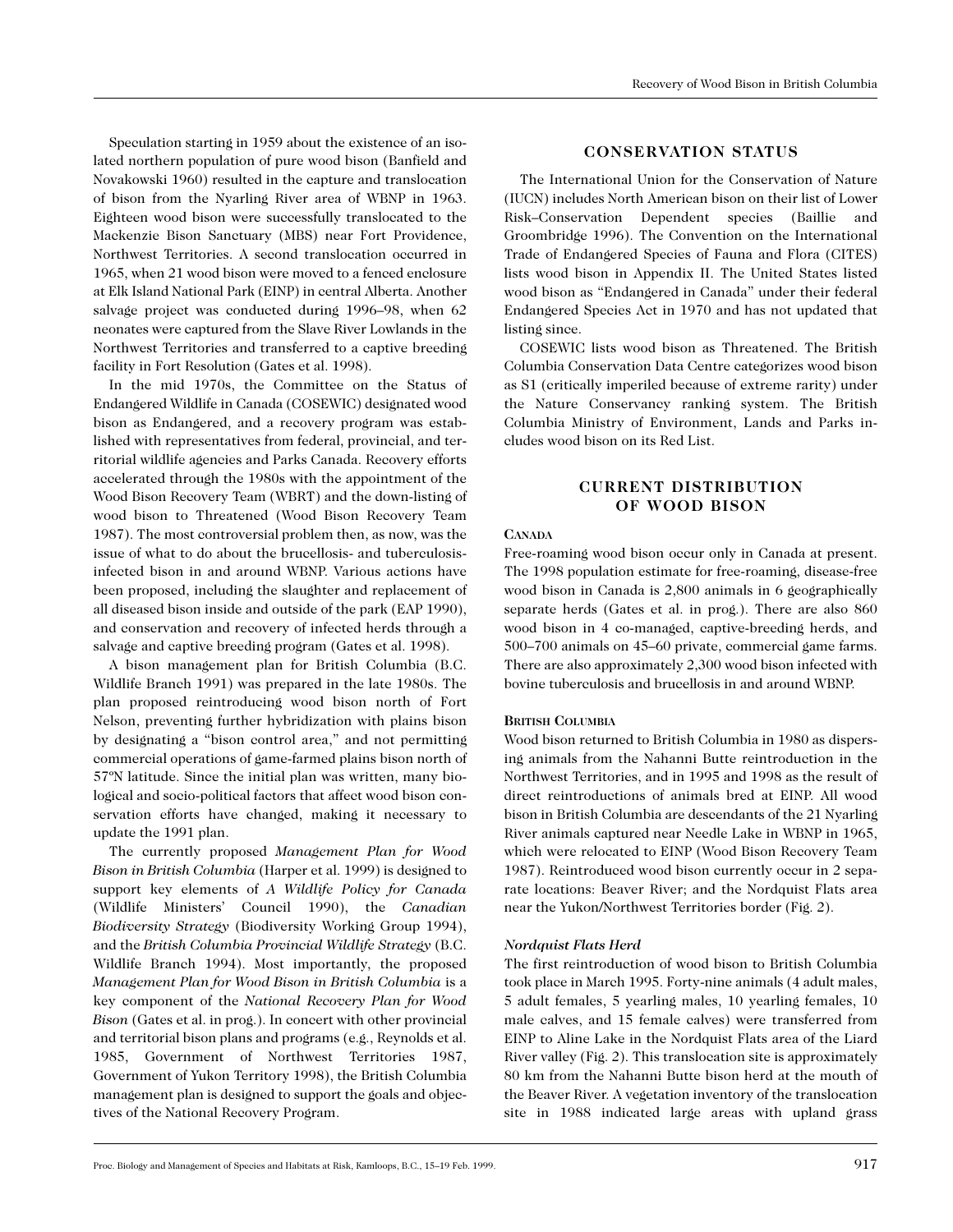production between 500 and 900 kg/ha, and smaller wetland areas with sedge production of approximately 6,300 kg/ha (Elliott 1989).

#### *Beaver River Herd*

As of 1998, the herd reintroduced at Nahanni Butte had expanded its range upstream along Liard River to a point approximately 40 km south into British Columbia, near the mouth of the Beaver River (Fig. 2). An estimated 30 wood bison occur along the Liard River from the mouth of the Beaver River to the border with the Northwest Territories. Approximately half of these are animals that had dispersed, at 1 point, as far south as Fort Nelson after being released near Nahanni Butte in April 1998 (J. Nishi, Northwest Territories Resources, Wildlife and Economic Development, pers. comm.).

## *Etthithun Lake Herd*

In March 1996, 18 wood bison that had been maintained for 2 years at Northern Lights College in Dawson Creek, B.C. for captive studies were released to the wild near the headwaters

of the Etthithun River near the Alberta border (Fig. 2). Habitat primarily consists of a mixture of domestic and native grasses that occur along road allowances, seismic lines, pipelines, and well sites. Fifteen bison were observed in January 1997; by March 1997, 3 of the 15 had been killed in collisions with industrial road traffic (Churchill and Maundrell 1998). In the summer of 1997 the herd spent an increasing amount of time up to 100 km south, on the fringe of agricultural development. They eventually joined a small herd of feral commercial bison that had escaped from a ranch. The mixed herd of 26 plains and wood bison was captured later that summer and ultimately sold to a private ranch 120 km south of the original release site.

In March 1999, 19 wood bison from EINP were moved to a recently constructed captive breeding facility in the Etthithun Lake area. The herd will be held for several years to habituate the bison before they are released to the wild.

## *Hay River*

Wood bison from the Hay-Zama reintroduction in Alberta occasionally wander into the Hay River drainage in northeastern



**Figure 2.** Distribution of management zones and free-roaming herds of bison.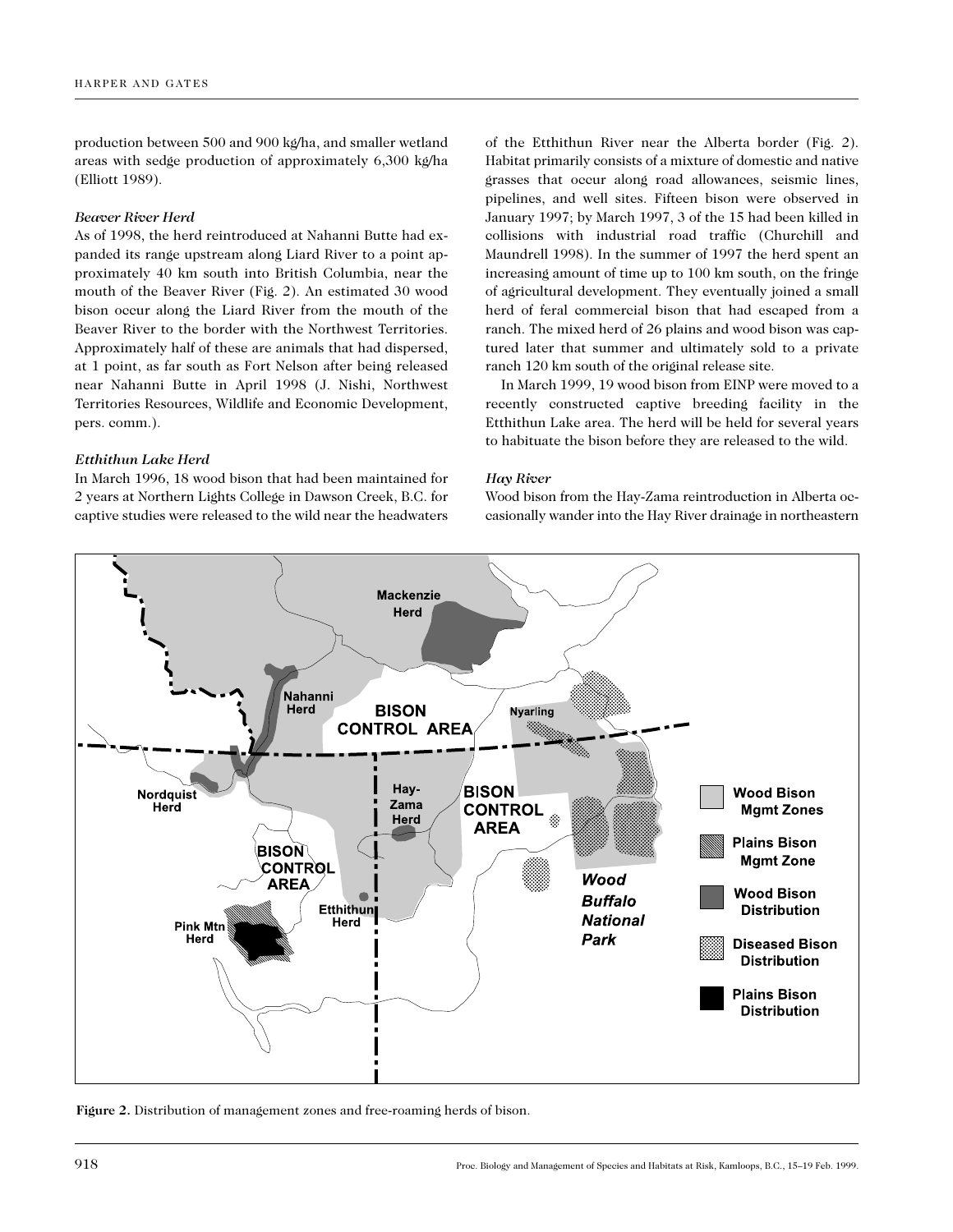British Columbia (Fig. 2). As the Alberta population grows, it is likely it will eventually expand to establish a more permanent population in this part of British Columbia.

# **CURRENT DISTRIBUTION OF PLAINS BISON IN BRITISH COLUMBIA**

Plains bison accidentally introduced in the Pink Mountain–Sikanni Chief River area in 1971 have increased in distribution and abundance, particularly over the past 15 years. The herd is largely confined to grass/sedge meadows in the upper Sikanni River and Halfway River valleys (Fig. 2). In 1990 an estimated 500 animals ranged over an area of 500 km2. The current population ranges over an area of similar size, but it has increased to an estimated 1,400 animals (J. Elliott, B.C. Ministry of Environment, Lands and Parks, pers. comm.). Potential exists for forage competition between free-ranging plains bison and wood bison if the ranges of the two would overlap, but the policy of restricting each subspecies to mutually exclusive ranges to prevent hybridization means this should never occur.

## **SOCIO-POLITICAL CONSIDERATIONS**

#### **LEGAL**

# *British Columbia Wildlife Act*

Bison are designated as "wildlife" and "big game" under the British Columbia Wildlife Act. This designation vests ownership of all wild bison with the provincial government, and protects them from deliberate killing, capturing, or personal possession, except as authorized by permit. Once a gamefarmed bison escapes captivity, or is released or abandoned, the provincial government acquires ownership of that animal. Wildlife Act permits are required for the movement of bison across the borders of British Columbia*,* both to import live animals, and to export bison or bison products.

#### *British Columbia Game Farm Act*

The British Columbia Game Farm Act defines "game" as fallow deer, bison, and reindeer. Under this act, a licence or licence renewal may be issued by the Ministry of Agriculture and Food (MAF) to a person to raise a type of game for agricultural purposes. Provisions of the Wildlife Act with respect to escaped animals do not apply to licensed game if the licensee recaptures the animal within 30 days. The Game Farm Act also includes provisions enabling Cabinet to make regulations specifying regions of British Columbia in which a licence for a specified type of game must not be issued. Regulations may also establish different terms and conditions for different licensees based on geographical area. There are currently no regulations that specify regions or conditions that pertain to licences for bison game farms.

#### **COMMERCIAL BISON FARMING**

Commercial bison farming is an established agricultural industry, and most bison in North America are now managed as livestock. Commercial production is expected to increase by at least 25% annually until 2005 (Marchello 1998) reaching over one-half million behind fence by the year 2000 (Hudson 1998). Plains bison dominate commercial production of bison, since commercial production of wood bison did not begin until 1989. In northeastern British Columbia there are currently 49 producers of commercial bison registered under the British Columbia Game Farm Act. Problems can arise if farmed animals become diseased, or if escaped animals are allowed to mix with free-roaming herds. The Peace Country Bison Association lists 250 members in northern Alberta and British Columbia (D. Patten, Canadian Bison Association, Bezanson, AB, pers. comm.).

#### **DISEASE CONSIDERATIONS**

Three significant infectious diseases (tuberculosis, brucellosis, and anthrax) are present in wild populations of wood bison in the Northwest Territories and northern Alberta. Bovine tuberculosis and brucellosis were introduced to WBNP by plains bison in the late 1920s. The population of bison in WBNP has declined to 21% of its former level in the past 27 years (Joly et al. 1998). This decline is attributed to chronic tuberculosis and brucellosis infections and a resultant loss of productivity and recruitment. At this point, none of these bovine diseases have been diagnosed in wild ungulate populations in British Columbia. "Bison control areas" established by Alberta and the Northwest Territories (Fig. 3) will hopefully help prevent spread of these diseases from WBNP.

Domestic bison ranches are also a potential threat to the disease-free status of recovering populations of free-ranging wood bison. Various livestock diseases, if present in gamefarmed animals, could spread to wild populations by contact through fences, or from escaped animals.

#### **GENETIC CONSIDERATIONS**

#### *Interbreeding with Plains Bison*

Escapes and unauthorized translocation of commercial bison are substantial threats to the genetic isolation and recovery of free-ranging wood bison in Canada (Gates et al. in prog.). The rapid expansion of the commercial bison ranching industry in British Columbia has resulted in an increased number of escapes and rising potential for additional hybridization with free-ranging wood bison. The size and strength of the bison make it a difficult animal to permanently contain behind fencing. Policies within MAF are in place to report escaped animals, which become the property of the government if not recaptured within 30 days. Problems can exist with effective enforcement of policies to round up or dispose of feral domestic bison abandoned by ranchers.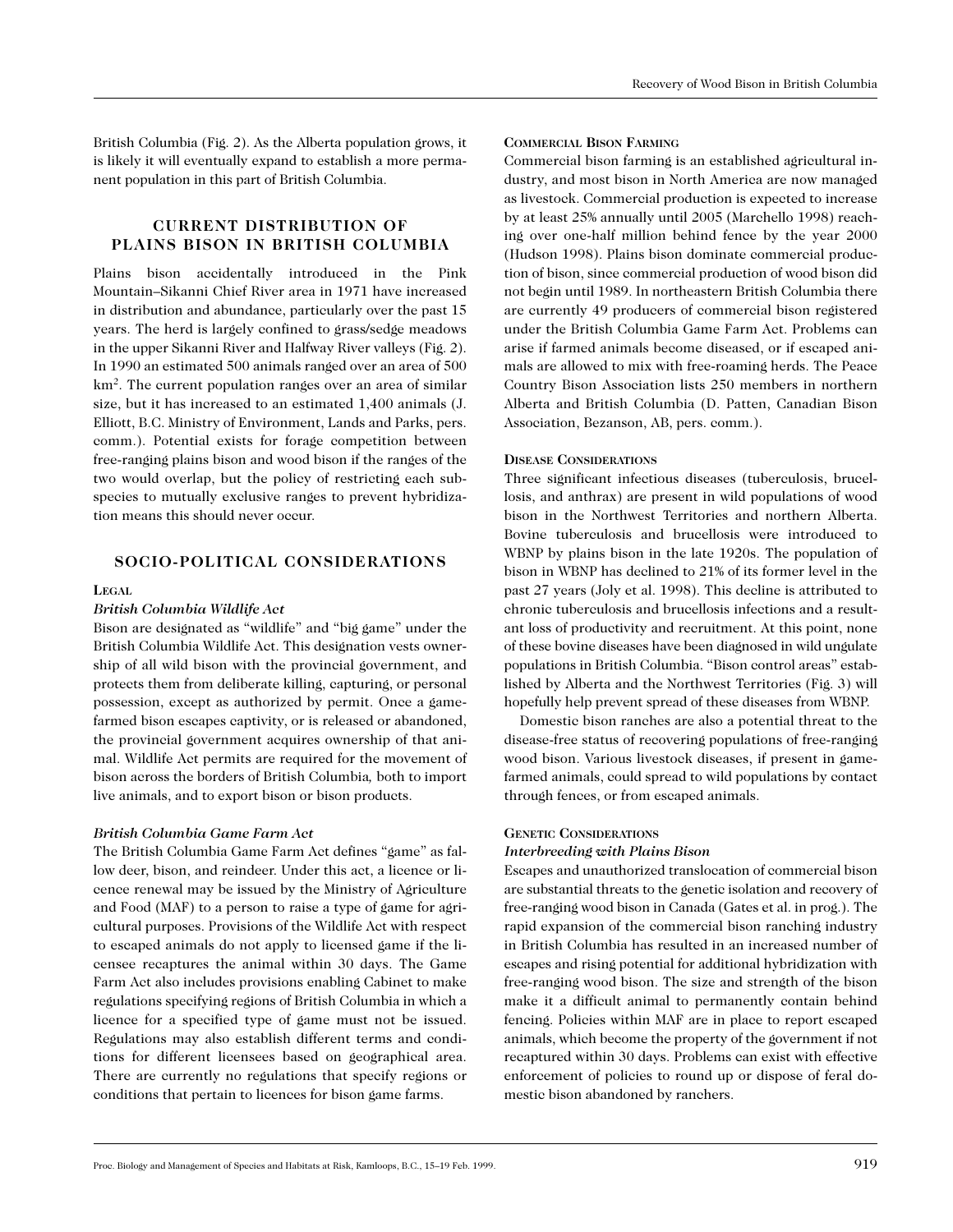

**Figure 3.** Proposed management zones for bison in British Columbia.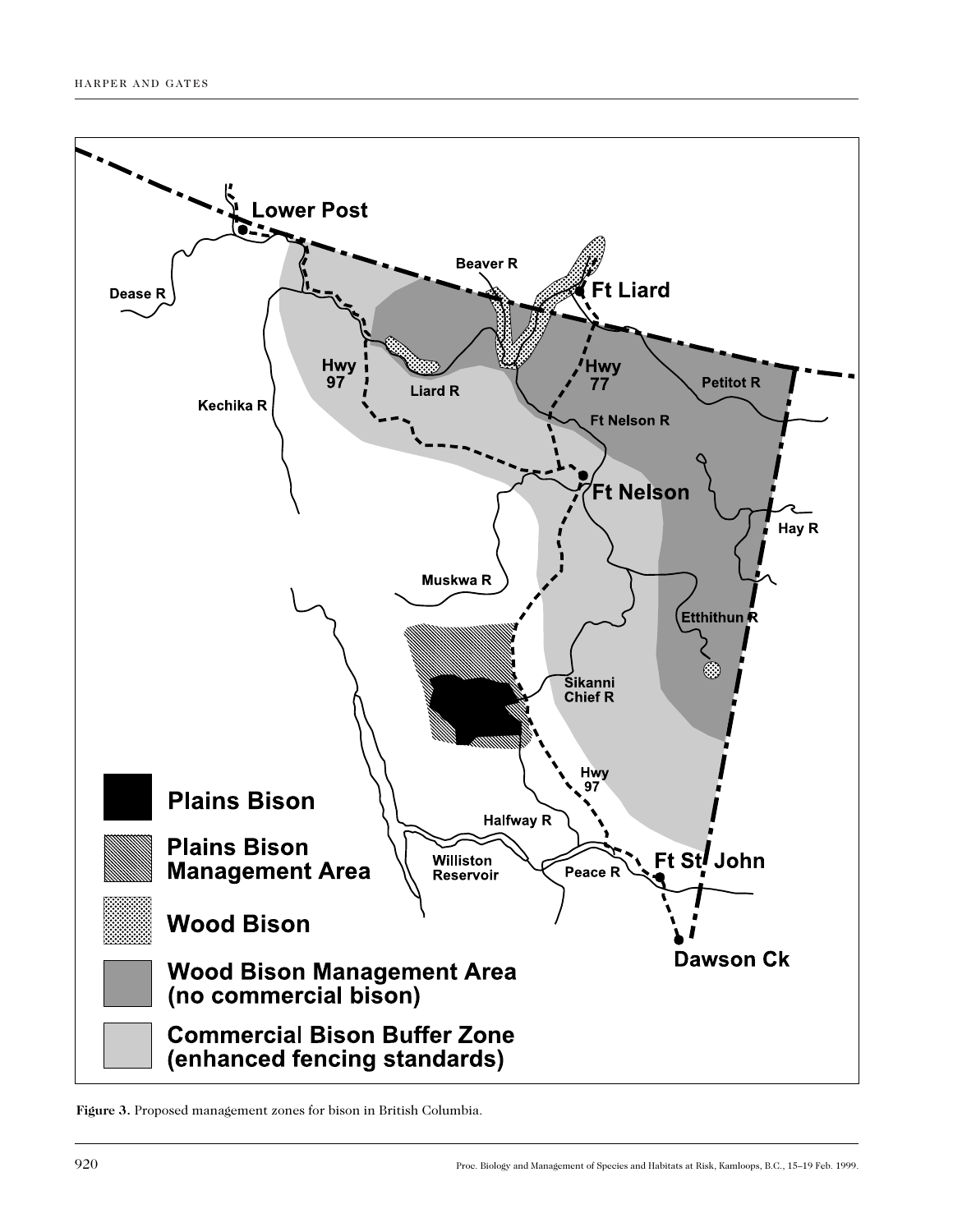#### *Improving Genetic Diversity*

Microsatellite DNA indicates that wood bison from EINP and MBS animals are less genetically variable than subpopulations from WBNP, confirming suspicions regarding the effect of small founding populations (Wilson and Strobeck 1998). The genetic diversity of reintroduced populations originating from EINP could be augmented by introduction of diseasefree animals from WBNP, the Slave River Lowlands, or the Mackenzie bison population.

## **BISON-VEHICLE COLLISIONS**

Due to the large size of bison, collisions with vehicles are a substantial public safety and property damage issue. Wood bison in the Yukon Territory have caused traffic hazards along the Alaska Highway, with 8 killed in collisions, 5 killed as "problem" wildlife, and 36 captured and relocated to a game farm. The Yukon government has a "bison-free" policy in the vicinity of the Alaska Highway involving deterrence, capture, and, ultimately, disposal of "problem" animals (Government of Yukon Territory 1998). Three of 15 animals reintroduced to Etthithun Lake in 1996 were killed in collisions with industrial road traffic during the first winter (Churchill and Maundrell 1998).

#### **HUNTING**

Hunter harvest can be used to achieve a number of objectives. It can be used to control the distribution of animals in order to implement "bison control areas" designed to prevent disease transmission or interbreeding with plains bison. It can also be used to control population size and density if the objective is to reduce the impact of bison grazing on other components of the ecosystem. The policy of the British Columbia government is that Red-listed species such as the wood bison are managed for recovery and not hunter harvest. Once populations have built up to a level that supports a harvestable surplus, hunting can also provide a source of food, recreation, and input to the provincial economy.

#### **LAND USE CONSIDERATIONS**

Urban and agricultural development is the land use that is least compatible with wood bison population objectives. Wood bison are rarely tolerated near human habitations. Alienation of habitat for agricultural production is even more of a threat because of the large areas involved. Agricultural development in the Fort St. John and Fort Nelson areas has greatly reduced bison habitats, and continuing expansion of agriculture in the north will further limit the ability to meet population recovery objectives. Geographic expansion of the bison ranching industry may also limit the amount of land available for establishing free-ranging wood bison.

Forestry is increasingly becoming a resource use within the historic range of wood bison. There are substantial opportunities to maintain or increase available habitats for

wood bison through forest management because of the wood bison's preference for open habitats. Bison are adapted to forage in open grassy environments and may benefit from certain alterations to the environment associated with oil and gas exploration (e.g., seismic lines).

Intensive habitat management can be used to improve foraging opportunities for wood bison. Suppression of wildfire has led to an alteration of natural fire regimes that encourages shrubs and trees at the expense of bison meadow habitats (Gates et al. in prog.). Prescribed burning has been used to replace these natural fire regimes in the Northwest Territories, with up to 27,000 ha treated in some years (Chowns et al. 1998). On a smaller scale in British Columbia, prescribed fire has been used to improve habitat conditions on bison range in the vicinity of the Nordquist Flats.

# **PROPOSED MANAGEMENT PLAN FOR BRITISH COLUMBIA**

Although wood bison are no longer in immediate threat of extinction in Canada, further work is required to ensure their long-term survival (Gates et al. in prog.). The provincial management plan (Harper et al. 1999) is designed to recover the species in British Columbia, down-list wood bison from the Red List, contribute to the goals of the national recovery plan, and eventually build up populations to levels that could support sustainable human use. The management plan outlines the goals, objectives, and specific actions required to recover wood bison populations in British Columbia, recognizing that it is no longer feasible to return wood bison to their original distribution or abundance. There are 4 basic principles on which the management plan is based:

- 1. The recovery of wood bison in British Columbia will be based on the establishment and maintenance of wild, freeroaming populations in suitable habitats, within their original geographic range in British Columbia.
- 2. All efforts will be made to preserve the genetic isolation and diversity of wood bison and maintain their current genetic distinctiveness from plains bison.
- 3. In order to provide for continued natural evolution of wood bison, the normal interaction between free-roaming wood bison and their native environment will be maintained.
- 4. To the greatest extent possible, the management plan will support the goals of the national recovery program and the objectives of wood bison management plans in adjacent jurisdictions.

#### **GOALS AND OBJECTIVES OF THE BRITISH COLUMBIA MANAGEMENT PLAN**

*Goal 1*

Reestablish a viable population of at least 1,000 disease-free, free-roaming wood bison within their former range in a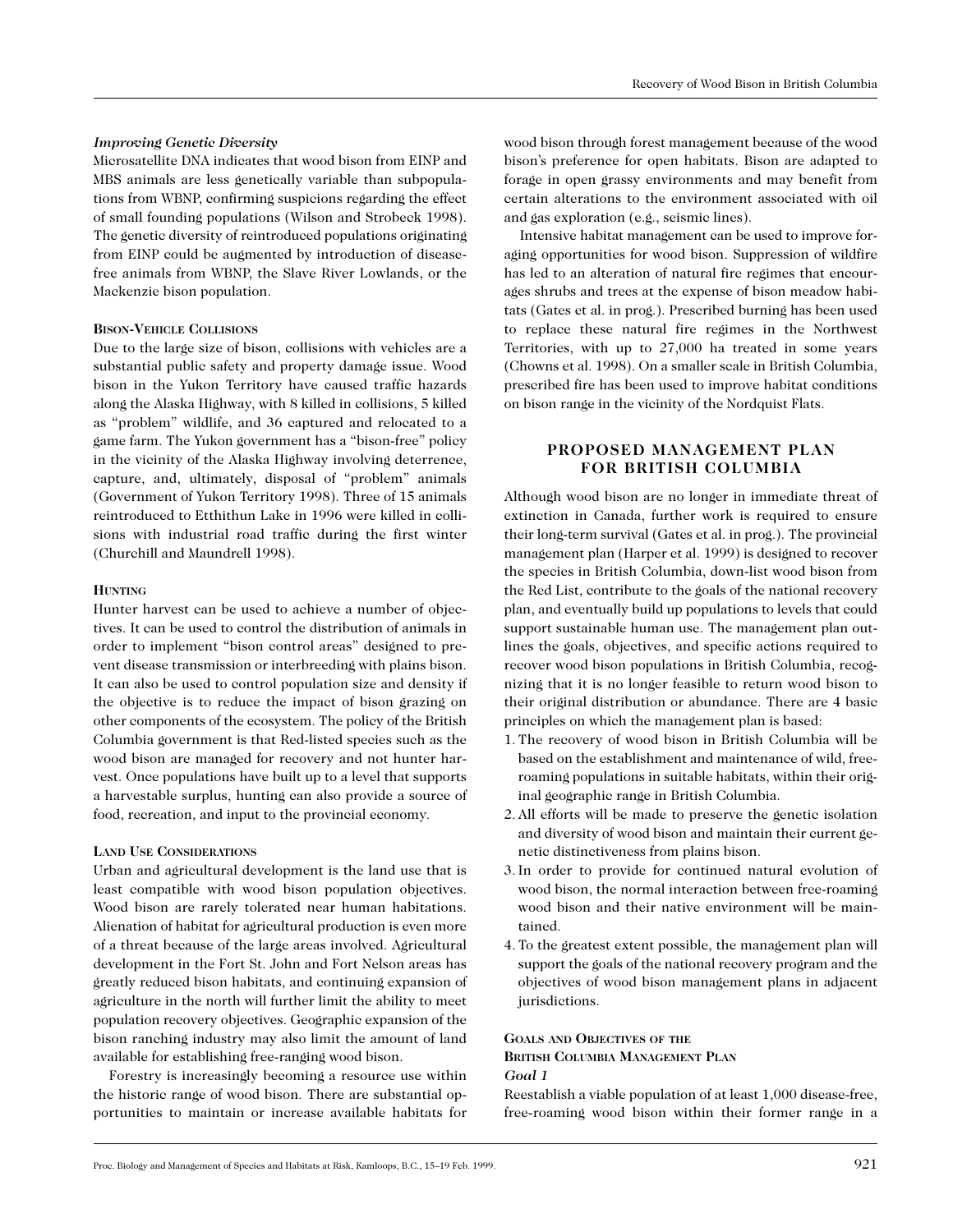designated area in British Columbia (Fig. 3). More than 1 or 2 populations are required to reduce the risk of random events exterminating the British Columbia population. Ultimately the goal would be to have all populations in British Columbia interconnected as 1 metapopulation.

## *Goal 1 Objectives*

(a) Ensure wood bison are reestablished within their historic range, and in areas with sufficient habitat to support viable populations; (b) evaluate high-priority translocation sites based on a detailed evaluation of habitat and potential landuse conflicts; (c) translocate wood bison to at least 3 geographically separated sites with sufficient suitable habitat to support population objectives; (d) augment existing freeroaming populations when feasible and necessary to achieve minimum viable population or improve genetic diversity; (e) manage each reintroduced population with adjacent jurisdictions to increase to at least 400 animals; and (f) manage habitats of established populations to achieve population recovery objectives.

### *Goal 2*

Maintain the genetic isolation of free-ranging wood bison in British Columbia. Hybridization with plains bison 70 years ago threatened the wood bison as a distinct subspecies and remains 1 of the greatest threats to provincial and national recovery programs.

#### *Goal 2 Objectives*

(a) Prevent interbreeding between free-ranging plains bison at Pink Mountain and populations of reintroduced wood bison; (b) prevent interbreeding between game-farmed commercial bison and populations of reintroduced wood bison; and (c) evaluate the potential for improving the genetic diversity of existing free-roaming populations. A management zone will be established in which limitations will be imposed on bison ranching activities (Fig. 3).

#### *Goal 3*

Maintain the disease-free status of free-ranging wood bison in British Columbia. The presence of introduced bovine diseases in bison herds in and around WBNP is the single greatest obstacle to the recovery of wood bison in Canada. All efforts must be made to prevent these diseases from entering British Columbia.

# *Goal 3 Objectives*

(a) Ensure all free-roaming and domestic bison that enter British Columbia are free of serious diseases such as anthrax, tuberculosis, and brucellosis; and (b) monitor the disease status of free-roaming and domestic bison.

#### *Goal 4*

Allow free-roaming, disease-free wood bison populations to increase to a level that would allow for long-term, sustainable human use. There is significant potential for ecotourism, wildlife viewing, resident hunting, nonresident guideoutfitting, and native subsistence use. Achieving population levels that allow human use of wood bison is consistent with, and supports, conservation objectives.

## *Goal 4 Objectives*

(a) Monitor changes in population distribution, size, and demographics; (b) manage both habitat and populations to achieve overall population objectives, prevent overgrazing, and maintain natural ecosystem function; (c) optimize opportunities for residents and visitors to view free-roaming wood bison; and (d) eventually adopt conservative hunting seasons consistent with the British Columbia Wildlife Harvest Strategy.

# *Goal 5*

Work cooperatively with public groups, rural communities, aboriginal peoples, and adjacent jurisdictions to develop mutually agreeable objectives for establishing and maintaining healthy, free-roaming wood bison herds in British Columbia. Conservation objectives are easier to achieve if local communities have a direct stake in reestablishing and maintaining viable populations of wood bison in their area. Native peoples within the historic range of wood bison have a long history and cultural attachment to this species.

## *Goal 5 Objectives*

(a) Involve government agencies, stakeholders, public groups, rural communities, and native groups in development of reintroduction plans; (b) consider the development of long-term cooperative management programs with rural communities and native groups for reestablishing healthy, free-roaming wood bison herds; and (c) consult neighbouring jurisdictions during the development of reintroduction plans and wood bison policy changes.

# **ACKNOWLEDGEMENTS**

We thank H. Schwantje, J. Elliott, I. Hatter, D. Fraser, M. Hoefs, and J. Nishi for comments on an early draft of the provincial wood bison plan. G. Diemert, D. Moyles, A. Ackerman, and M. Wetzstein also participated in discussions on how to address commercial bison farming issues.

# **LITERATURE CITED**

Baillie, J., and B. Groombridge. 1996. The 1996 IUCN Red List of threatened animals. IUCN (World Conservation Union) and Conservation International. Island Press,